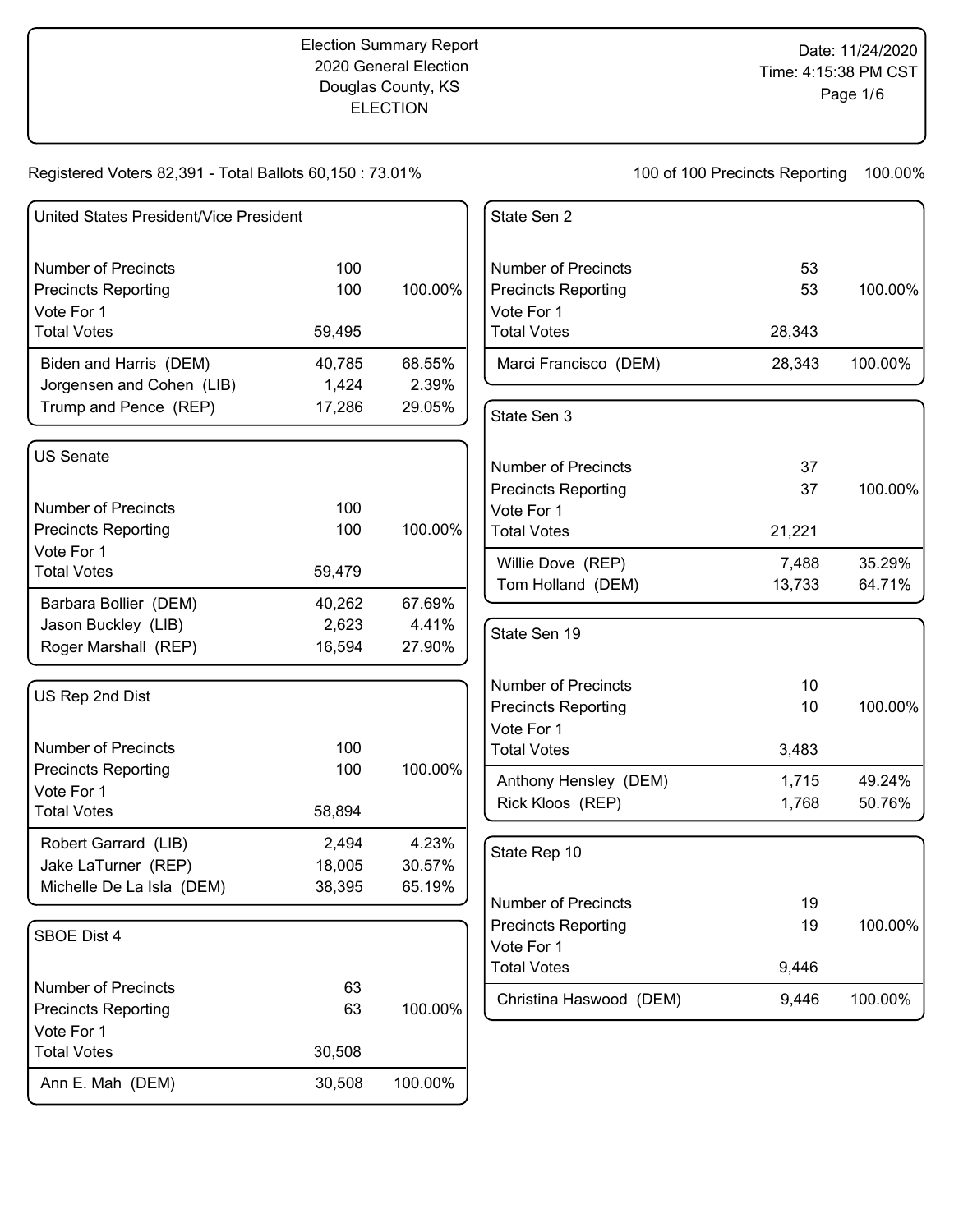Registered Voters 82,391 - Total Ballots 60,150 : 73.01%

| State Rep 42                   |                |         | State Rep 54                      |        |         |
|--------------------------------|----------------|---------|-----------------------------------|--------|---------|
| <b>Number of Precincts</b>     | 7              |         | <b>Number of Precincts</b>        | 3      |         |
| <b>Precincts Reporting</b>     | $\overline{7}$ | 100.00% | <b>Precincts Reporting</b>        | 3      | 100.00% |
| Vote For 1                     |                |         | Vote For 1                        |        |         |
| <b>Total Votes</b>             | 2,523          |         | <b>Total Votes</b>                | 670    |         |
| Lance W. Neelly (REP)          | 2,523          | 100.00% | John Brosz (DEM)                  | 223    | 33.28%  |
|                                |                |         | Ken Corbet (REP)                  | 447    | 66.72%  |
| State Rep 44                   |                |         |                                   |        |         |
|                                |                |         | <b>District Attorney</b>          |        |         |
| <b>Number of Precincts</b>     | 16             |         |                                   |        |         |
| <b>Precincts Reporting</b>     | 16             | 100.00% | <b>Number of Precincts</b>        | 100    |         |
| Vote For 1                     |                |         | <b>Precincts Reporting</b>        | 100    | 100.00% |
| <b>Total Votes</b>             | 11,358         |         | Vote For 1                        |        |         |
| Barbara W. Ballard (DEM)       | 11,358         | 100.00% | <b>Total Votes</b>                | 45,980 |         |
|                                |                |         | Suzanne Valdez (DEM)              | 45,980 | 100.00% |
| State Rep 45                   |                |         |                                   |        |         |
|                                |                |         | <b>County Commissioner Dist 2</b> |        |         |
| <b>Number of Precincts</b>     | 30             |         |                                   |        |         |
| <b>Precincts Reporting</b>     | 30             | 100.00% | <b>Number of Precincts</b>        | 36     |         |
| Vote For 1                     |                |         | <b>Precincts Reporting</b>        | 36     | 100.00% |
| <b>Total Votes</b>             | 14,500         |         | Vote For 1                        |        |         |
| Mike Amyx (DEM)                | 14,500         | 100.00% | <b>Total Votes</b>                | 19,190 |         |
|                                |                |         | Brett LaRue (REP)                 | 7,170  | 37.36%  |
| State Rep 46                   |                |         | Shannon Reid (DEM)                | 12,020 | 62.64%  |
|                                |                |         |                                   |        |         |
| <b>Number of Precincts</b>     | 25             |         | <b>County Commission 3rd Dist</b> |        |         |
| <b>Precincts Reporting</b>     | 25             | 100.00% |                                   |        |         |
| Vote For 1                     |                |         | <b>Number of Precincts</b>        | 39     |         |
| <b>Total Votes</b>             | 10,812         |         | <b>Precincts Reporting</b>        | 39     | 100.00% |
|                                |                |         | Vote For 1                        |        |         |
| Dennis "Boog" Highberger (DEM) | 9,295          | 85.97%  | <b>Total Votes</b>                | 22,426 |         |
| Dante Javaheri (LIB)           | 1,517          | 14.03%  | Pam McDermott (REP)               | 8,824  | 39.35%  |
|                                |                |         | Shannon Portillo (DEM)            | 13,602 | 60.65%  |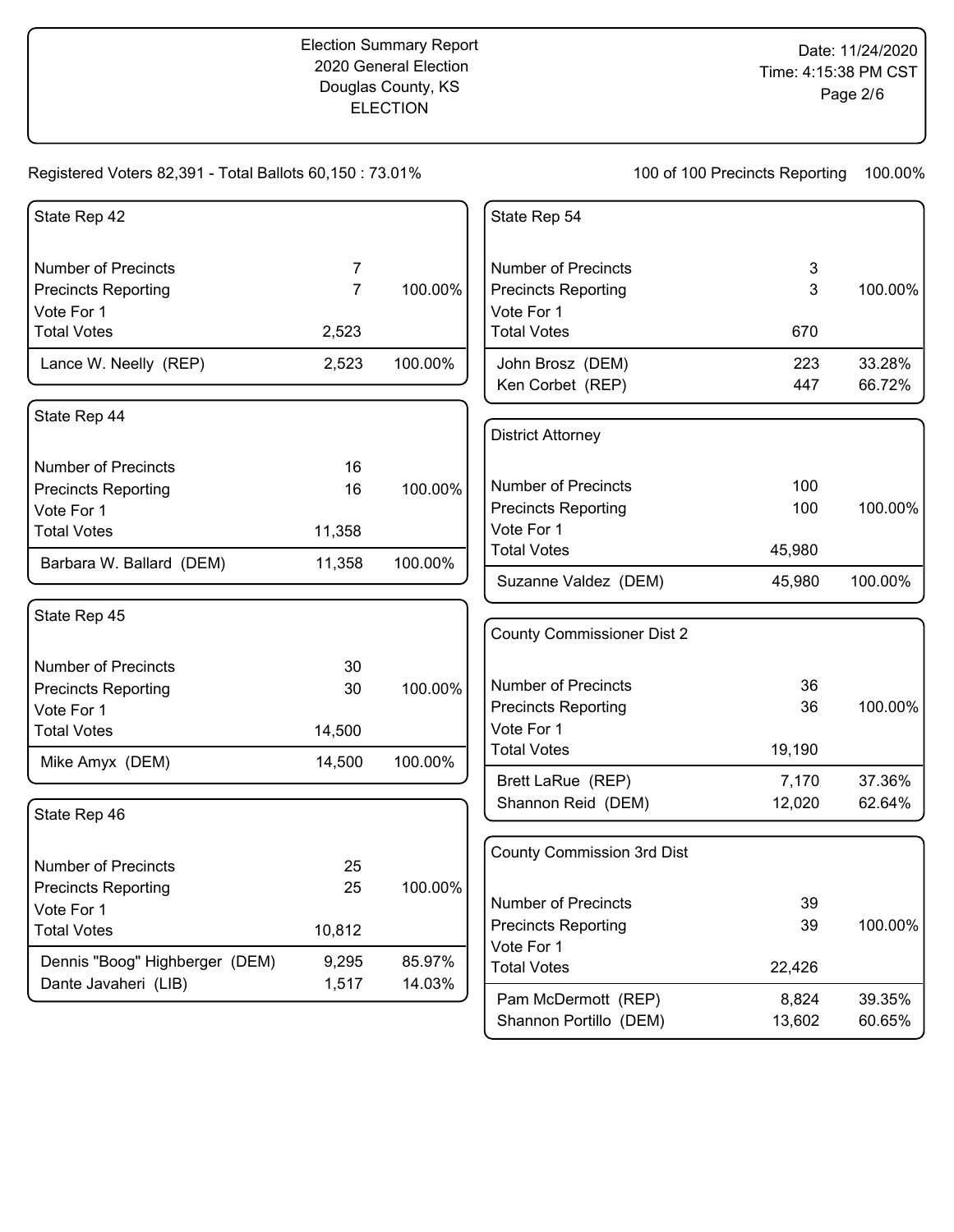## Election Summary Report 2020 General Election Douglas County, KS ELECTION

Registered Voters 82,391 - Total Ballots 60,150 : 73.01%

| Co Clerk                         |        |         | <b>Clinton Twp Treasurer</b>                |            |                  |
|----------------------------------|--------|---------|---------------------------------------------|------------|------------------|
| <b>Number of Precincts</b>       | 100    |         | <b>Number of Precincts</b>                  | 1          |                  |
| <b>Precincts Reporting</b>       | 100    | 100.00% | <b>Precincts Reporting</b>                  | 1          | 100.00%          |
| Vote For 1                       |        |         | Vote For 1                                  |            |                  |
| <b>Total Votes</b>               | 47,658 |         | <b>Total Votes</b>                          | 374        |                  |
| Jamie Shew (DEM)                 | 47,658 | 100.00% | Steve Dieker (REP)                          | 374        | 100.00%          |
| CO Treas                         |        |         | Eudora Twp Trustee                          |            |                  |
| <b>Number of Precincts</b>       | 100    |         | <b>Number of Precincts</b>                  | 4          |                  |
| <b>Precincts Reporting</b>       | 100    | 100.00% | <b>Precincts Reporting</b>                  | 4          | 100.00%          |
| Vote For 1                       |        |         | Vote For 1                                  |            |                  |
| <b>Total Votes</b>               | 46,991 |         | <b>Total Votes</b>                          | 883        |                  |
| Adam Rains (DEM)                 | 46,991 | 100.00% | Jim D. Gabriel (REP)                        | 561        | 63.53%           |
|                                  |        |         | Bob Rice (DEM)                              | 322        | 36.47%           |
| CO Reg of Deeds                  |        |         |                                             |            |                  |
|                                  |        |         | Eudora Twp Treas                            |            |                  |
| <b>Number of Precincts</b>       | 100    |         |                                             |            |                  |
| <b>Precincts Reporting</b>       | 100    | 100.00% | <b>Number of Precincts</b>                  | 4          |                  |
| Vote For 1                       |        |         | <b>Precincts Reporting</b>                  | 4          | 100.00%          |
| <b>Total Votes</b>               | 47,137 |         | Vote For 1<br><b>Total Votes</b>            | 871        |                  |
| Kent Brown (DEM)                 | 47,137 | 100.00% |                                             |            |                  |
|                                  |        |         | Mark Grosdidier (REP)<br>James Regehr (DEM) | 573<br>298 | 65.79%<br>34.21% |
| <b>CO Sheriff</b>                |        |         |                                             |            |                  |
|                                  |        |         | <b>Grant Twp Trustee</b>                    |            |                  |
| <b>Number of Precincts</b>       | 100    |         |                                             |            |                  |
| <b>Precincts Reporting</b>       | 100    | 100.00% | <b>Number of Precincts</b>                  | 3          |                  |
| Vote For 1<br><b>Total Votes</b> | 46,553 |         | <b>Precincts Reporting</b>                  | 3          | 100.00%          |
|                                  |        |         | Vote For 1                                  |            |                  |
| Jay Armbrister (DEM)             | 46,553 | 100.00% | <b>Total Votes</b>                          | 167        |                  |
| <b>Clinton Twp Trustee</b>       |        |         | John A. Naramore (DEM)                      | 167        | 100.00%          |
| <b>Number of Precincts</b>       | 1      |         |                                             |            |                  |
| <b>Precincts Reporting</b>       | 1      | 100.00% |                                             |            |                  |
| Vote For 1                       |        |         |                                             |            |                  |
| <b>Total Votes</b>               | 366    |         |                                             |            |                  |
| Matthew Fishburn (REP)           | 366    | 100.00% |                                             |            |                  |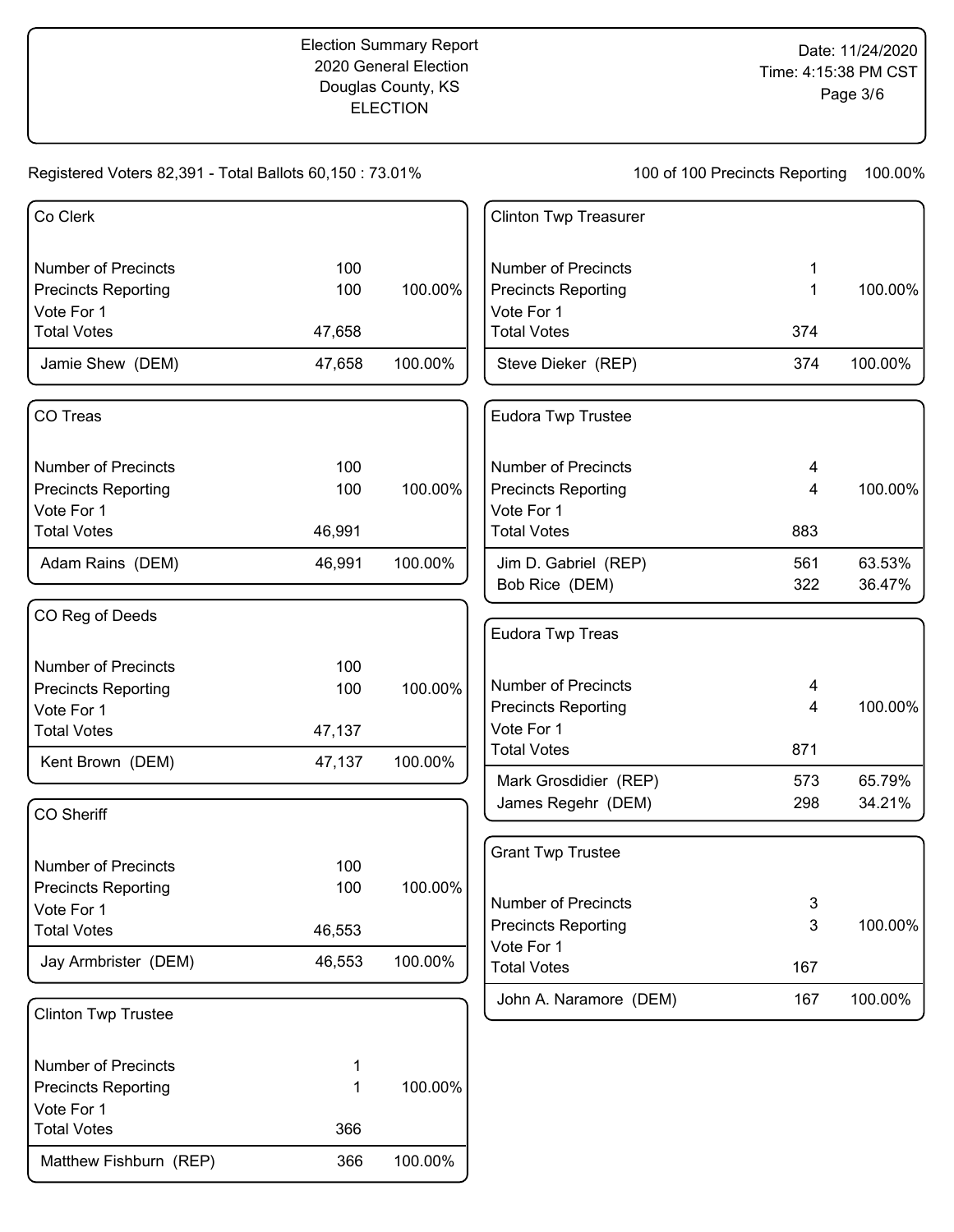# Registered Voters 82,391 - Total Ballots 60,150 : 73.01%

| <b>Grant Twp Treasurer</b> |                  |         | Lecompton Twp Treasurer          |                |         |
|----------------------------|------------------|---------|----------------------------------|----------------|---------|
| <b>Number of Precincts</b> | 3                |         | <b>Number of Precincts</b>       | 4              |         |
| <b>Precincts Reporting</b> | 3                | 100.00% | <b>Precincts Reporting</b>       | $\overline{4}$ | 100.00% |
| Vote For 1                 |                  |         | Vote For 1                       |                |         |
| <b>Total Votes</b>         | 230              |         | <b>Total Votes</b>               | 797            |         |
| Linda K. Bruce (DEM)       | 121              | 52.61%  | Keith Noe (REP)                  | 797            | 100.00% |
| Bonnye E. Little (REP)     | 109              | 47.39%  |                                  |                |         |
|                            |                  |         | Marion Twp Trustee               |                |         |
| Kanwaka Twp Trustee        |                  |         |                                  |                |         |
|                            |                  |         | <b>Number of Precincts</b>       | $\overline{2}$ |         |
| <b>Number of Precincts</b> | $\overline{c}$   |         | <b>Precincts Reporting</b>       | $\overline{2}$ | 100.00% |
| <b>Precincts Reporting</b> | $\overline{2}$   | 100.00% | Vote For 1                       |                |         |
| Vote For 1                 |                  |         | <b>Total Votes</b>               | 409            |         |
| <b>Total Votes</b>         | 732              |         | Todd Goodyear (REP)              | 409            | 100.00% |
| David A. Wulfkuhle (DEM)   | 732              | 100.00% |                                  |                |         |
|                            |                  |         | Marion Twp Treasurer             |                |         |
| Kanwaka Twp Treasurer      |                  |         |                                  |                |         |
|                            |                  |         | <b>Number of Precincts</b>       | $\overline{2}$ |         |
| <b>Number of Precincts</b> | $\boldsymbol{2}$ |         | <b>Precincts Reporting</b>       | $\overline{2}$ | 100.00% |
| <b>Precincts Reporting</b> | $\overline{2}$   | 100.00% | Vote For 1                       |                |         |
| Vote For 1                 |                  |         | <b>Total Votes</b>               | 414            |         |
| <b>Total Votes</b>         | 945              |         | James Jolly (DEM)                | 414            | 100.00% |
| Martin Johnston (REP)      | 425              | 44.97%  |                                  |                |         |
| Gary Price (DEM)           | 520              | 55.03%  | Palmyra Twp Trustee              |                |         |
|                            |                  |         |                                  |                |         |
| Lecompton Twp Trustee      |                  |         |                                  |                |         |
|                            |                  |         | <b>Number of Precincts</b>       | 4              |         |
| <b>Number of Precincts</b> | 4                |         | <b>Precincts Reporting</b>       | 4              | 100.00% |
| <b>Precincts Reporting</b> | 4                | 100.00% | Vote For 1<br><b>Total Votes</b> |                |         |
| Vote For 1                 |                  |         |                                  | 3,286          |         |
| <b>Total Votes</b>         | 811              |         | Donald (Donnie) Towns (REP)      | 3,286          | 100.00% |
| Ed Daniels (REP)           | 811              | 100.00% |                                  |                |         |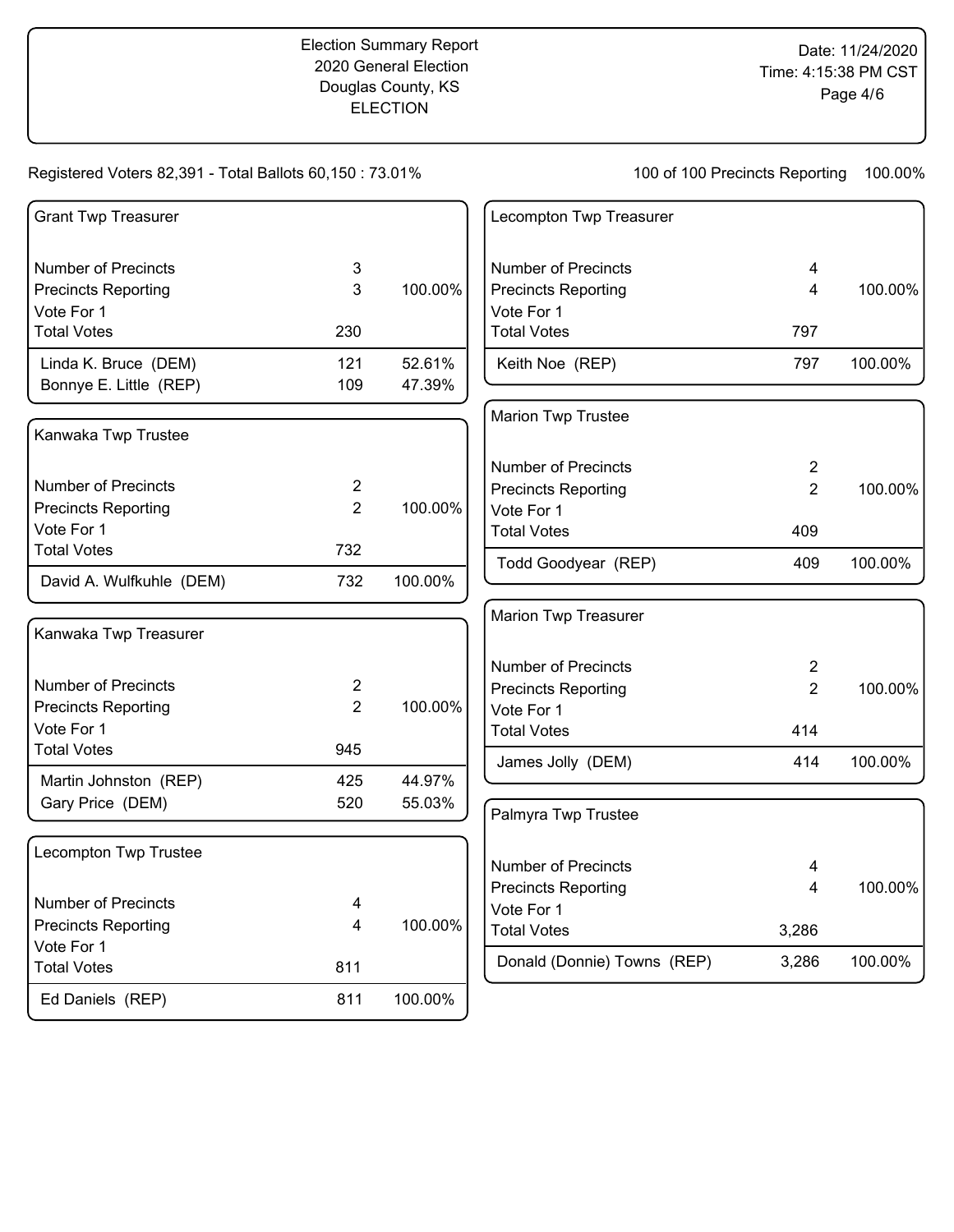#### Registered Voters 82,391 - Total Ballots 60,150 : 73.01%

100 of 100 Precincts Reporting 100.00%

NO 10,880 21.74%

| Palmyra Twp Treasurer             |                |         | <b>Willow Springs Twp Treasurer</b> |        |         |
|-----------------------------------|----------------|---------|-------------------------------------|--------|---------|
| <b>Number of Precincts</b>        | 4              |         | <b>Number of Precincts</b>          | 4      |         |
| <b>Precincts Reporting</b>        | 4              | 100.00% | <b>Precincts Reporting</b>          | 4      | 100.00% |
| Vote For 1                        |                |         | Vote For 1                          |        |         |
| <b>Total Votes</b>                | 3,857          |         | <b>Total Votes</b>                  | 925    |         |
| Edith Bond (DEM)                  | 1,656          | 42.93%  | Donna Hughes (DEM)                  | 383    | 41.41%  |
| Richard E. Woodhead (REP)         | 2,201          | 57.07%  | Jordan D. Olsen (REP)               | 542    | 58.59%  |
| Wakarusa Twp Trustee              |                |         | <b>Lecompton City Council</b>       |        |         |
| <b>Number of Precincts</b>        | 10             |         | <b>Number of Precincts</b>          | 1      |         |
| <b>Precincts Reporting</b>        | 10             | 100.00% | <b>Precincts Reporting</b>          | 1      | 100.00% |
| Vote For 1                        |                |         | Vote For 3                          |        |         |
| <b>Total Votes</b>                | 1,150          |         | <b>Total Votes</b>                  | 533    |         |
| Charles Taylor (REP)              | 1,150          | 100.00% | Stephanie Confer (NP)               | 168    | 31.52%  |
|                                   |                |         | Mary Jane Hoffer (NP)               | 193    | 36.21%  |
| Wakarusa Twp Treasurer            |                |         | Matt Roberts (NP)                   | 172    | 32.27%  |
| <b>Number of Precincts</b>        | 10             |         | Eric S. Rosen                       |        |         |
| <b>Precincts Reporting</b>        | 10             | 100.00% |                                     |        |         |
| Vote For 1                        |                |         | <b>Number of Precincts</b>          | 100    |         |
| <b>Total Votes</b>                | 1,131          |         | <b>Precincts Reporting</b>          | 100    | 100.00% |
| Eugene George (REP)               | 1,131          | 100.00% | <b>Total Votes</b>                  | 51,211 |         |
|                                   |                |         | <b>YES</b>                          | 39,032 | 76.22%  |
| <b>Willow Springs Twp Trustee</b> |                |         | NO                                  | 12,179 | 23.78%  |
| <b>Number of Precincts</b>        | 4              |         | Sarah E. Warner                     |        |         |
| <b>Precincts Reporting</b>        | $\overline{4}$ | 100.00% |                                     |        |         |
| Vote For 1                        |                |         |                                     |        |         |
| <b>Total Votes</b>                | 773            |         | <b>Number of Precincts</b>          | 100    |         |
| Tim C. Horne (REP)                | 773            | 100.00% | <b>Precincts Reporting</b>          | 100    | 100.00% |
|                                   |                |         | <b>Total Votes</b>                  | 50,041 |         |
|                                   |                |         | <b>YES</b>                          | 39,161 | 78.26%  |